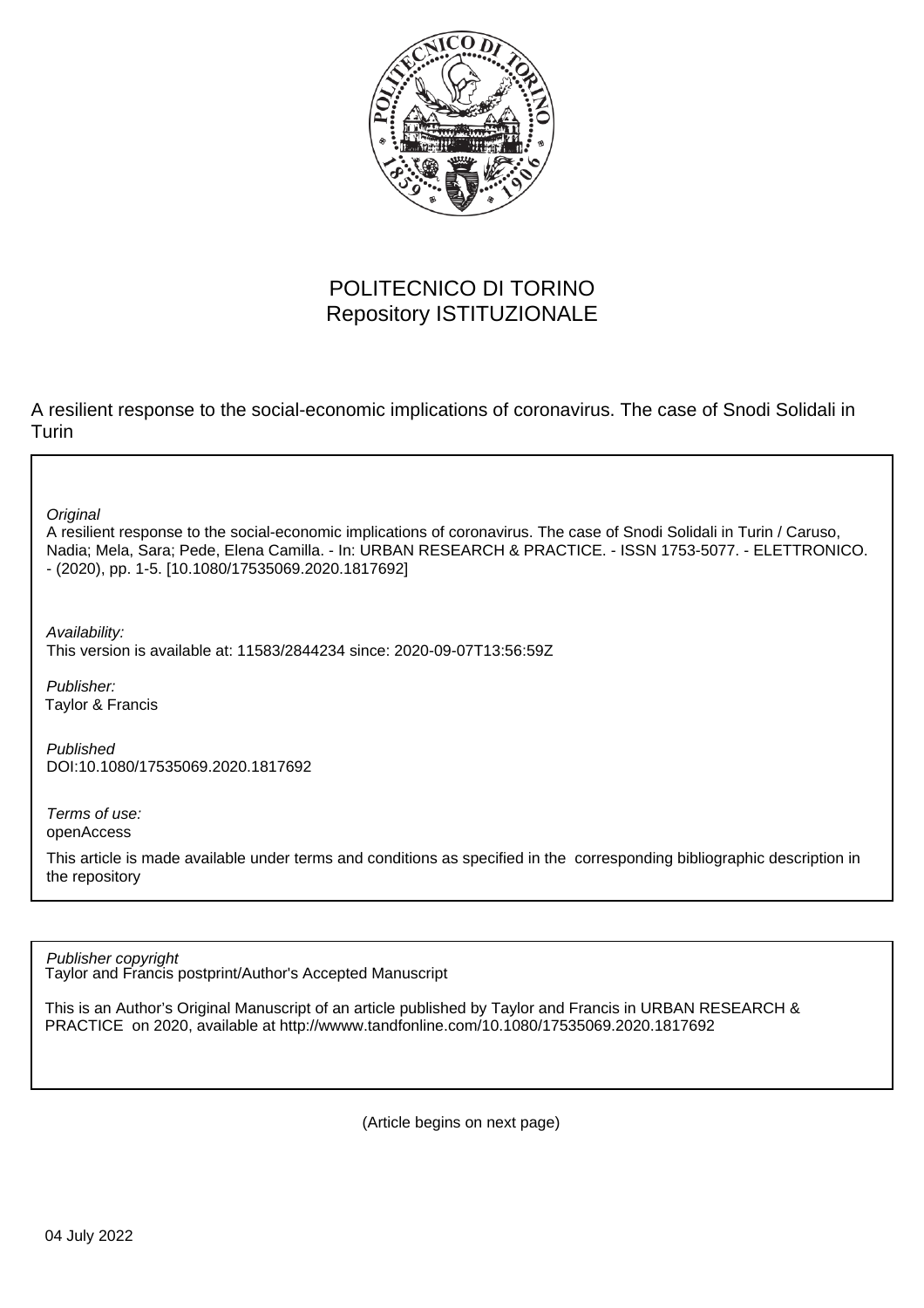## **A resilient response to the social-economic implications of coronavirus. The case of** *Snodi Solidali* **in Turin**

Nadia Caruso, Politecnico di Torino, DIST, ORCID: 0000-0002-9494-7937, [nadia.caruso@polito.it](mailto:nadia.caruso@polito.it)

Sara Mela, Politecnico di Torino, DIST

Elena Pede, Politecnico di Torino, DIST, ORCID: 0000-0002-0616-2962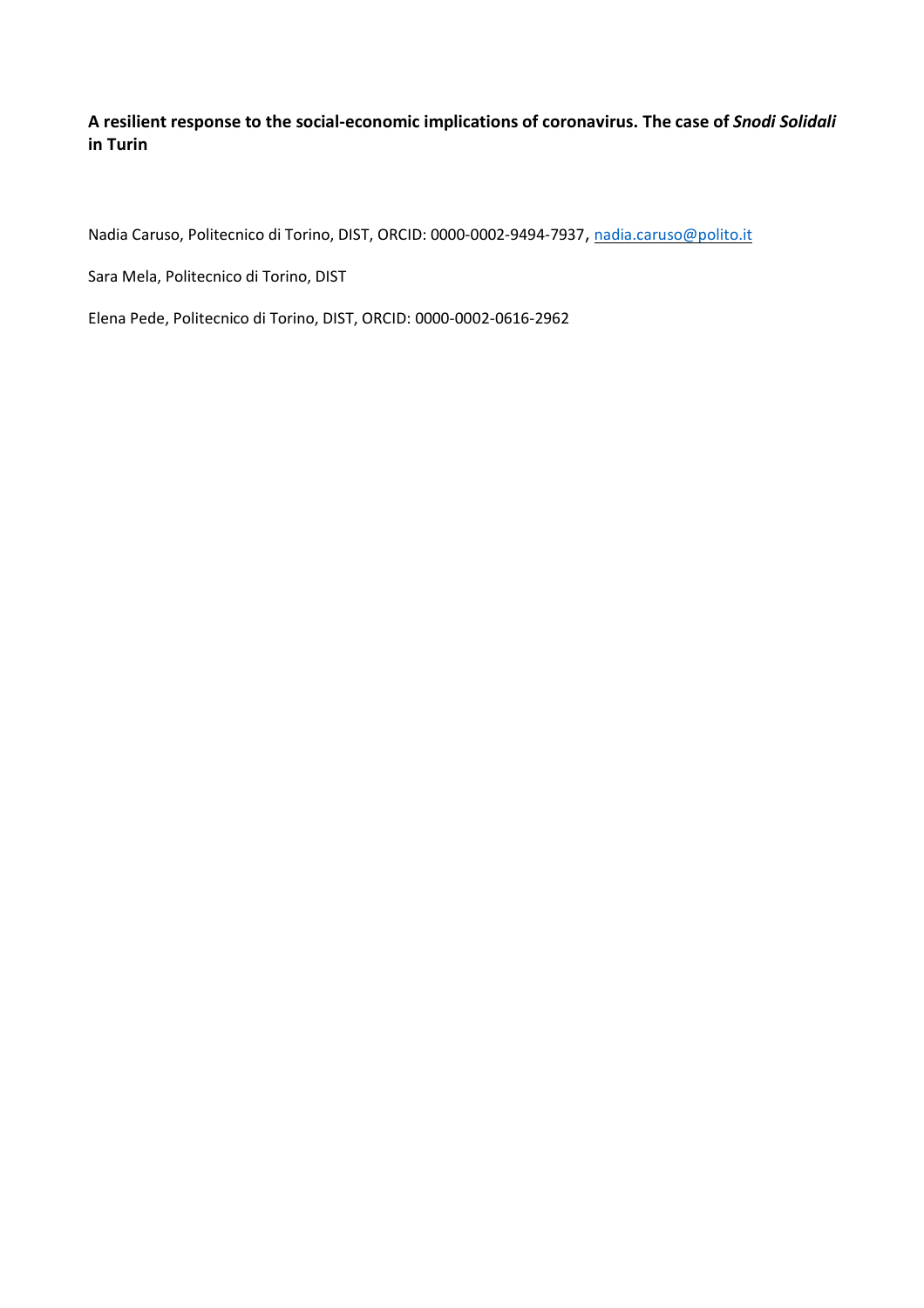## **A resilient response to the social-economic implications of coronavirus. The case of** *Snodi Solidali* **in Turin**

**Keywords**: inequalities, COVID-19, food access, resilience

#### **Abstract**

The emergency created by the COVID-19 has shattered the world, with impacts in all countries. The restrictions introduced to reduce and contain the virus' spread have changed lifestyles, illustrating the inequalities of our societies. Cities had to find rapid solutions to limit the socio-economic consequences, relying on their ability to react and adapt. This paper describes a local project that guaranteed food access to the most vulnerable population during the lockdown phase. *Snodi solidali* constituted a fast and responsive way for the local authority and the third sector's network to offer an immediate reaction to an urgent need.

**Geolocation information:**

Turin, Italy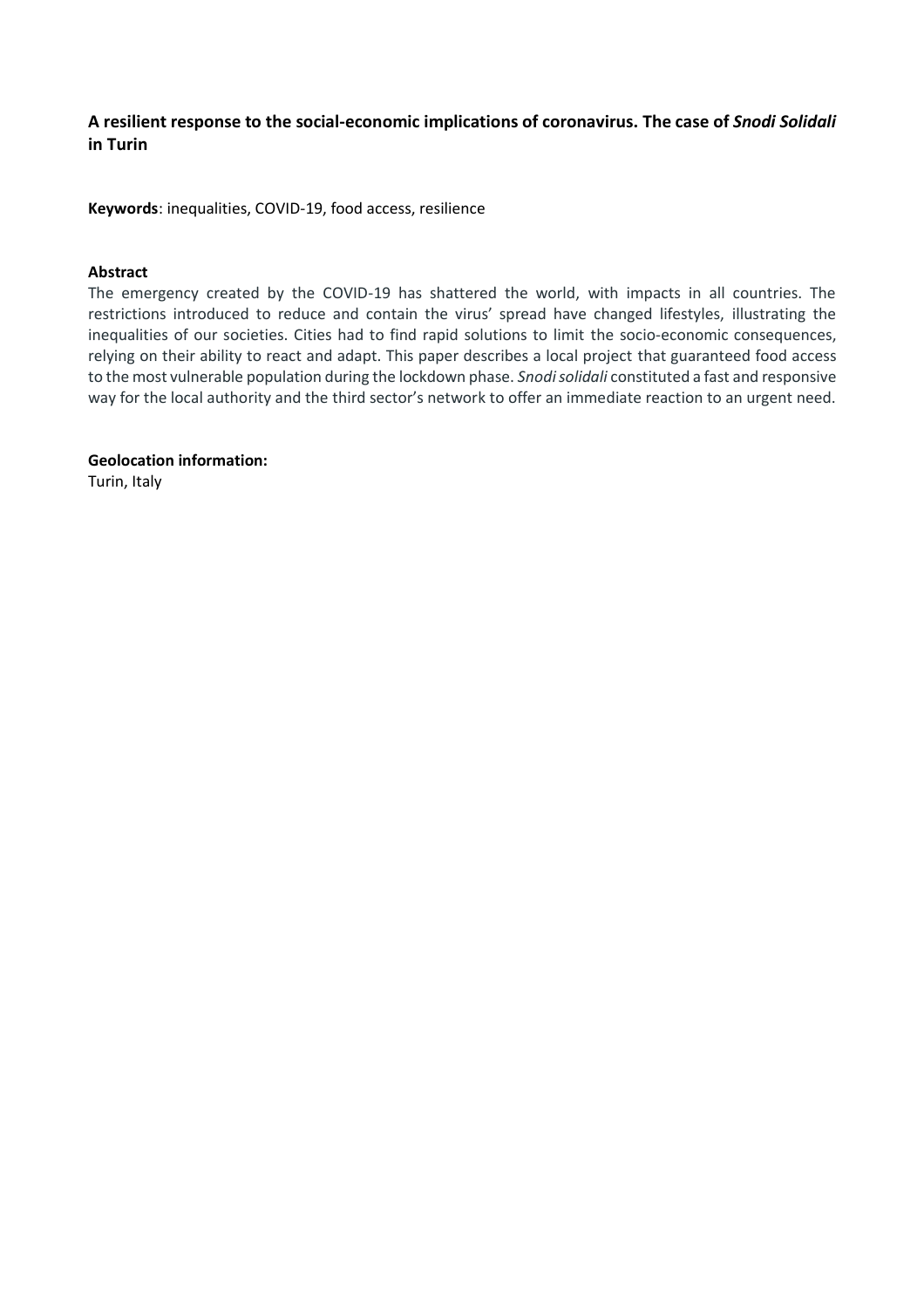Italy was one of the European countries strongly hit by the crisis of the COVID-19 pandemic. In particular, the northern part of the country has been deeply affected with thousands of cases<sup>1</sup>. In order to contain the spread of the virus, the national government imposed a total lockdown of the population in the whole country for more than 2 months. This decision was unprecedented and is mainly related to the issue of avoiding and containing the virus's spread in urban areas with a high population density.

The cities had to attend not only to safety and surveillance, but also to the most pressing needs of the vulnerable citizens. Families and individuals that lost their daily income, cannot afford their basic needs (like food and housing costs), cannot purchase food, homeless without the chance to access any public services, etc. The social and economic crisis associated with the pandemic has increased the pressures on food access, revealing the fragilities of a large amount of population in our cities. On the other side, during this extreme scenario the local governance system was at the front lines in dealing with these increasing needs.

Against this backdrop, the paper attempts to provide a critical understanding of the local short-term response to the social-economic implications of coronavirus on vulnerable people. It does so by exploring the case of the city of Turin (Italy) through the lens of resilience. Resilience refers to a system's ability to quickly deal with shocks and crisis by involving institutional structures, human resources and community networks (Coaffee & Lee, 2016; Davoudi, 2013).

The resilience concept was born in the 1970s in the ecological field and indicates the ability of socio-ecological systems to adapt to disturbances by finding a new acceptable equilibrium and taking advantage from the learning generated from the crisis process (Folke et al., 2002; Holling, 1973; Walker et al., 2004). Its application into urban studies is much more recent and implies the ability of urban systems to cope with different types of stress, including natural disasters, economic and health crises, climate change and terrorist attacks. Urban systems can be conceived as systems that follow evolutionary trajectories determined by the mutual influence of various variables (social, economic, political, and environmental). Such trajectories can encounter moments of crisis in which the reaction of the system and its components highlights its resilience ability to cope, adapt and transform. A number of researchers have defined various attributes of system resilience according to the area of application (Berkes, 2007; Davoudi, 2013; Folke et al., 2002; Gunderson & Holling, 2002; Olsson & Galaz, 2010; Ostrom, 2000; Walker et al., 2004). The most prevalent are: diversity and redundancy, which involve having excess capacity and back-up systems; adaptability and flexibility, which imply the possibility to adapt to new circumstances finding new routes and approaches; preparedness and learning capacity, which mean the ability to mobilize quickly in the face of crises and to learn from past events; connectivity and self-organization, which highlights the networks of the system and the degree to which the system is capable of self-organization; and transformability, which means the ability to reorient to a new trajectory after the crisis.

The city of Turin, in the North-West of Italy and with a population of around 900.000, in the aftermath of the implementation of the lockdown measure decided to implement a new initiative, called *Torino Solidale* (Responsible Turin), in order to provide free food and primary goods to the most vulnerable people. The project was implemented thanks to a public-private network of actors that had been already working together in other solidarity projects. The paper explores the project *Torino Solidale* through the resilience lens, and it identifies the challenges in the long term.

The paper is based on qualitative data. The authors have conducted four interviews to people working in the project and collected information from secondary sources (newspapers, websites, etc.).

## **1. Torino Solidale**

The project *Torino Solidale* was created during April 2020 in order to offer supply and delivery of free food and primary goods to the most disadvantaged citizens of Turin. The project dealt with the most difficult phase of the health emergency: the lockdown period. The free food delivery service is part of a broader framework of actions implemented by the city in order to respond to the COVID-19 emergency, which also includes a psychological support helpline for single people (with special attention to ethnic minorities), and a help service for the elderly and disabled. A complex public-private system was organized in order to deal with the

<sup>1</sup> From March till the end of July 2020, in Italy, around 247.000 people were infected by the virus (source: Italian Ministry of Health).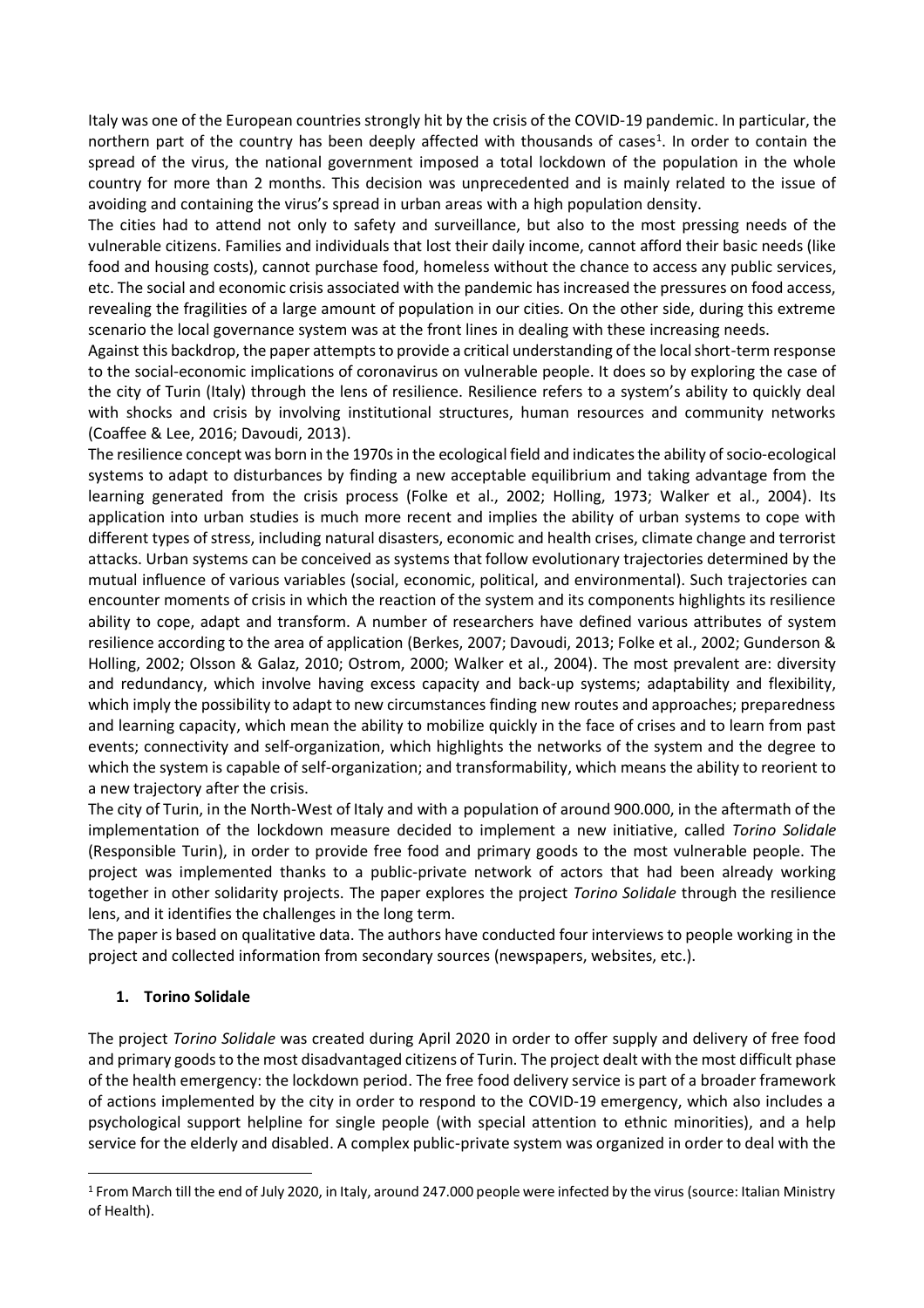epidemiological emergency, which saw the interaction between different departments of the City of Turin (Civil Protection, Environment and Green Division, Social Services Division), third sector organizations and private actors.

The project was instigated by the local city council and involved a number of third sector organizations, which took part in the daily activities and the role of which was fundamental to establish the network that encompassed all Turin's neighbourhoods. Each organization could count on the work of many volunteers (a total of 300 people), who were recruited partly by the city through a local campaign, partly by the organizations thanks to their contacts. The city of Turin established an Operations Centre in order to manage and coordinate the activities of 12 third sector organizations willing to cooperate in food delivery. Their venues became the *Hubs* of the project, used to supply and deliver the food packages to people in need all around the city. The 12 Hubs operated according their capabilities in an autonomous way: they sought to maximise the efficiency of food supply, conducted fundraising campaigns at the neighbourhood level in order to increase the resources, and relied on their network of relations.

The Hubs are quite heterogeneous: some of them are not-for-profit cultural and social associations of professionals, others are third sector organizations that provide services to disadvantaged people, while others are *Case del Quartiere* ('Neighbourhood Houses'), which constitute a network of public spaces where opportunities for participation, involvement and self-organisation with the aim of socio-cultural cohesion are offered<sup>2</sup>.

All the organizations involved in *Torino Solidale* have a longstanding experience in the field of social inclusion and public participation. These actors were already working with the City Council in the "Social Inclusion Plan" of Turin. This plan has been developed and implemented since 2018 following a co-design process with the local third sector. The plan identifies different axes of intervention, such as community networks for social inclusion, solidarity networks for people in conditions of housing distress, territorial networks for the inclusion of citizens in conditions of serious marginalization.

*Torino Solidale* was funded with public resources (from the National Government, Piedmont Region and the City of Turin), association's funds and private donations. Moreover, the Municipality and the Hubs launched fundraising campaigns to support the supply of food. Several food donations have also been collected by the "Piedmont Food Bank" and the "Bank of Charity Works" that have worked in the field of food surpluses collection (from agricultural markets, food industries and large-scale distribution) and re-distribution to services and charity structures. Obviously, the whole system could not work without the voluntary work of local associations and the participation of a huge number of volunteers (about 350). Due to the lockdown restrictions, the packages were delivered to the house of each family by the volunteers.

Around 5.000 families were assisted between April and May 2020 (23.000 food packages deliveries overall) with approximately one food package every 7-10 days. In June 2020, when the most acute phase of the emergency was over, the service was reshaped and currently it includes monthly deliveries of free "solidarity baskets" serving about 9.000 families. The 12 Hubs are still providing the free food delivery service, despite each of them gradually returning to normal activities.

Anyone could request a package: "help requests" have been collected through a free-phone number managed by Civil Protection<sup>3</sup> or by directly contacting the Municipal Social Services and the Hubs. Requests were accepted after a light check in order to understand the needs, the family composition and the food need. Almost all the people requesting it have been incorporated in the project, and families with children as priority. After acceptance, families or individuals were assigned to their closest Hub.

The volunteers and other Hubs' workers supported the families not only with the food delivery service, but also with other forms of assistance and support, such as maintaining contact with them and seeking to understand their troubles. Requests other than food were transferred to other associations able to offer free

<sup>&</sup>lt;sup>2</sup> The "Case del Quartiere" are municipal property spaces (former public baths, industrial buildings, etc.) managed by not-for-profit organizations that provide facilities to citizens and associations in order to carry out socio-cultural initiatives, workshops, classes, conferences, and services for all the citizens. There are six Houses, progressively implemented during the early 2000s in order to develop a network to share ideas, good practices and resources.

<sup>&</sup>lt;sup>3</sup> It is a structure of the Presidency of the Council of Ministers, ensuring assistance to the population in case of major emergencies.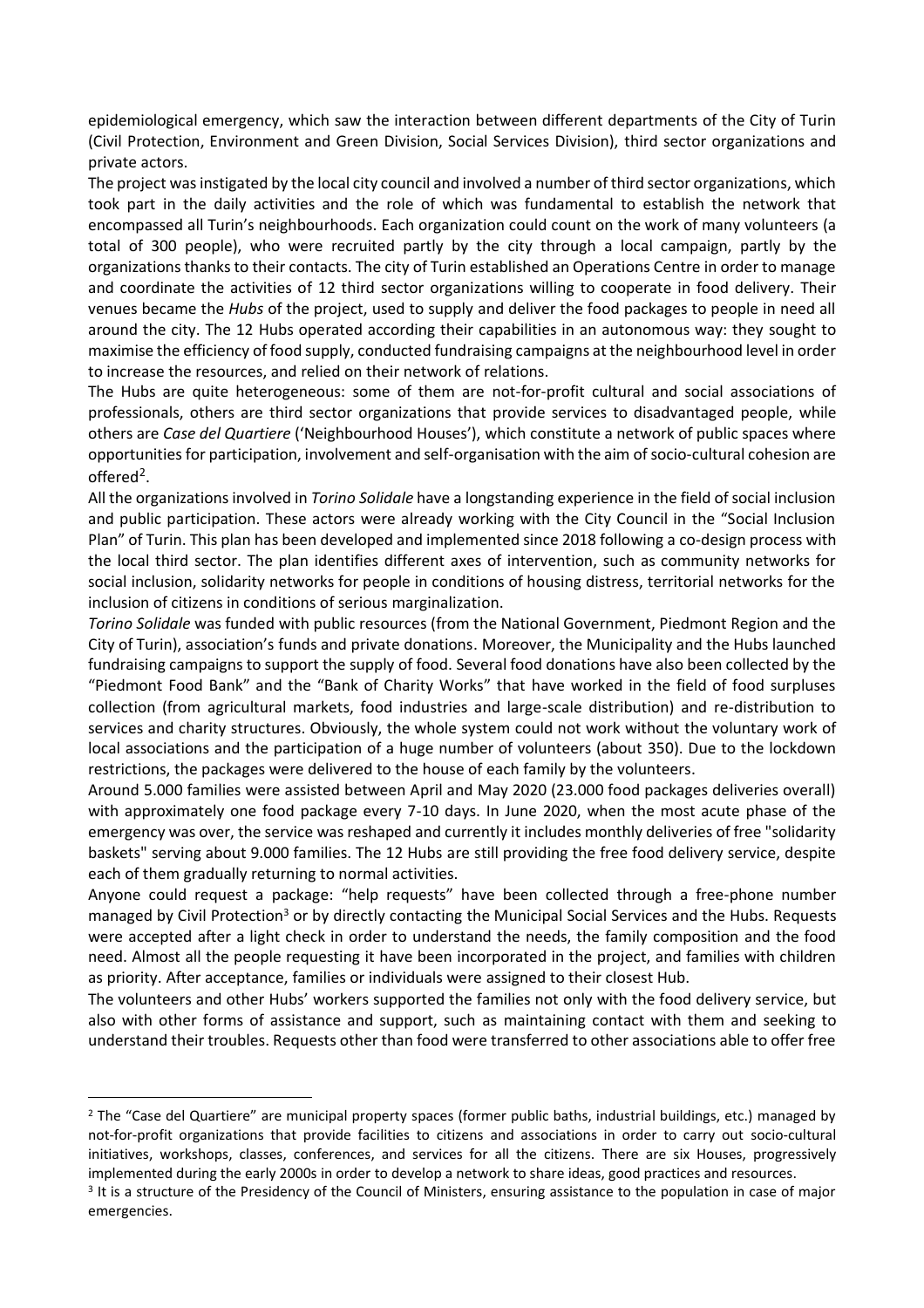assistance. The Municipality, together with other public and private actors (mainly third sector associations), coordinated the network and the work of volunteers.

## **2. A resilient response to the COVID-19's restrictions?**

In the development and implementation of *Torino Solidale* project it is possible to recognize a number of key attributes of resilient systems (Davoudi et al., 2013; Walker et al., 2004). The first is *adaptability*: the 12 institutions transformed into Hubs have rapidly re-shaped their functions. The lockdown restrictions halted most of their ordinary activities in support of the local community, but the Hubs were flexible in finding new ways to provide aid to vulnerable people. Their venues have become points of supply and, in many cases, their users have been involved as volunteers. This leads to a second attribute: *self-organization*. At the city scale the Municipality and the other public institutions have mobilized different charity networks specialized in the food supply. Additionally, each Hub has activated its social networks in the neighbourhood in order to increase the amount of available resources and to distribute the food. In many cases, the community network helped to integrate other requests such as school supplies for children and psychological support.

A third attribute is *preparedness*. The quick response given by the urban governance system could count on a baggage of consolidated working relationships matured during the process that led to the drafting and implementation of the Social Inclusion Plan and on a huge range of services already carried out by a particularly dynamic associative network. Many of these networks and services were born and further developed over time, in particular after the global financial crisis of 2008 that strongly hit the city and its population.

However, the resilience of the system seems limited to the most critical phase of the emergency, while it is still unclear what the project will be in the future. Thus, the attribute of *transformability* seems to be missing. The strong involvement of the third sector in the provision of the food delivery service is undoubtedly an element of great innovation. The willingness to cooperate that the various organizations have shown on this occasion was also exceptional. The service provided through the citizens and not-for-profit associations was fundamental to overcome the most critical phase of the emergency. However, it is very likely that the fragilities highlighted in the acute phase will become structural in the months to come. An organizational system that is able to last over time cannot be based exclusively on the voluntary mobilisation of civil society. Therefore, the hope is that new ways of public-private collaboration will be found that can be more structural and less extemporaneous, for instance the definition of new funding mechanisms directed to the third sector. In fact, the work of the latter is often financed through a system of "calls for proposals" (issued by banking foundations or public institutions) that often dissipate the energies of not-for-profit organizations and create a climate of strong competition that is detrimental to the quality of the services provided.

## **Bibliography**

- Berkes, F. (2007). Understanding uncertainty and reducing vulnerability: Lessons from resilience thinking. *Natural Hazards*, *41*(2), 283–295.
- Coaffee, J., & Lee, P. (2016). *Urban resilience: Planning for risk, crisis and uncertainty*. Palgrave.
- Davoudi, S. (2013). On Resilience. *DisP - The Planning Review*, *49*(1), 4–5.
- Davoudi, S., Brooks, E., & Mehmood, A. (2013). Evolutionary Resilience and Strategies for Climate Adaptation. *Planning Practice and Research*, *28*(3), 307–322.
- Folke, C., Carpenter, S., Elmqvist, T., Gunderson, L., Holling, C. S., & Walker, B. (2002). Resilience and sustainable development: Building adaptive capacity in a world of transformations. *AMBIO: A Journal of the Human Environment*, *31*(5), 437–440.
- Gunderson, L. H., & Holling, C. S. (2002). Panarchy: Understanding transformations in systems of humans and nature. *Island, Washington*.
- Holling, C. S. (1973). Resilience and stability of ecological systems. *Annual Review of Ecology and Systematics*, 1–23.